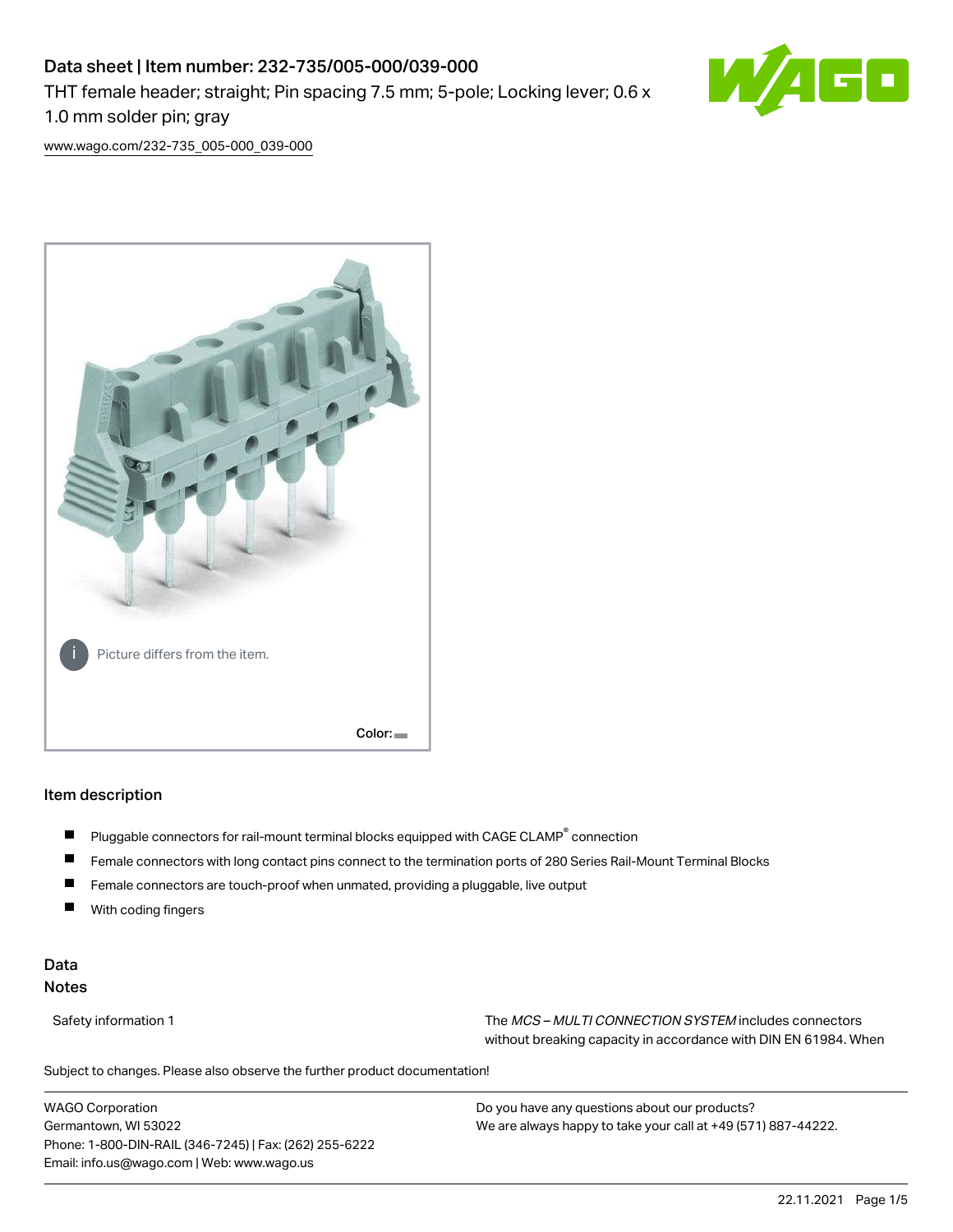

used as intended, these connectors must not be connected /disconnected when live or under load. The circuit design should ensure header pins, which can be touched, are not live when unmated.

|           | unnatcu.                                                         |
|-----------|------------------------------------------------------------------|
| Variants: | Other pole numbers                                               |
|           | Other versions (or variants) can be requested from WAGO Sales or |
|           | configured at https://configurator.wago.com/                     |

# Electrical data

#### IEC Approvals

| Ratings per                 | IEC/EN 60664-1                                            |
|-----------------------------|-----------------------------------------------------------|
| Rated voltage (III / 3)     | 500 V                                                     |
| Rated surge voltage (III/3) | 6 <sub>kV</sub>                                           |
| Rated voltage (III/2)       | 400 V                                                     |
| Rated surge voltage (III/2) | 6 <sub>kV</sub>                                           |
| Rated surge voltage (II/2)  | 6 <sub>kV</sub>                                           |
| Rated current               | 12A                                                       |
| Legend (ratings)            | (III / 2) ≙ Overvoltage category III / Pollution degree 2 |

### UL Approvals

| Approvals per                  | UL 1059 |
|--------------------------------|---------|
| Rated voltage UL (Use Group B) | 300 V   |
| Rated current UL (Use Group B) | 15 A    |
| Rated voltage UL (Use Group D) | 300 V   |
| Rated current UL (Use Group D) | 10 A    |

# Ratings per UL

| Rated voltage UL 1977 | 600 V |
|-----------------------|-------|
| Rated current UL 1977 |       |

#### CSA Approvals

| Approvals per                   | CSA   |
|---------------------------------|-------|
| Rated voltage CSA (Use Group B) | 300 V |
| Rated current CSA (Use Group B) | 15 A  |
| Rated voltage CSA (Use Group D) | 300 V |
| Rated current CSA (Use Group D) | 10 A  |

Subject to changes. Please also observe the further product documentation!

| <b>WAGO Corporation</b>                                | Do you have any questions about our products?                 |
|--------------------------------------------------------|---------------------------------------------------------------|
| Germantown, WI 53022                                   | We are always happy to take your call at +49 (571) 887-44222. |
| Phone: 1-800-DIN-RAIL (346-7245)   Fax: (262) 255-6222 |                                                               |
| Email: info.us@wago.com   Web: www.wago.us             |                                                               |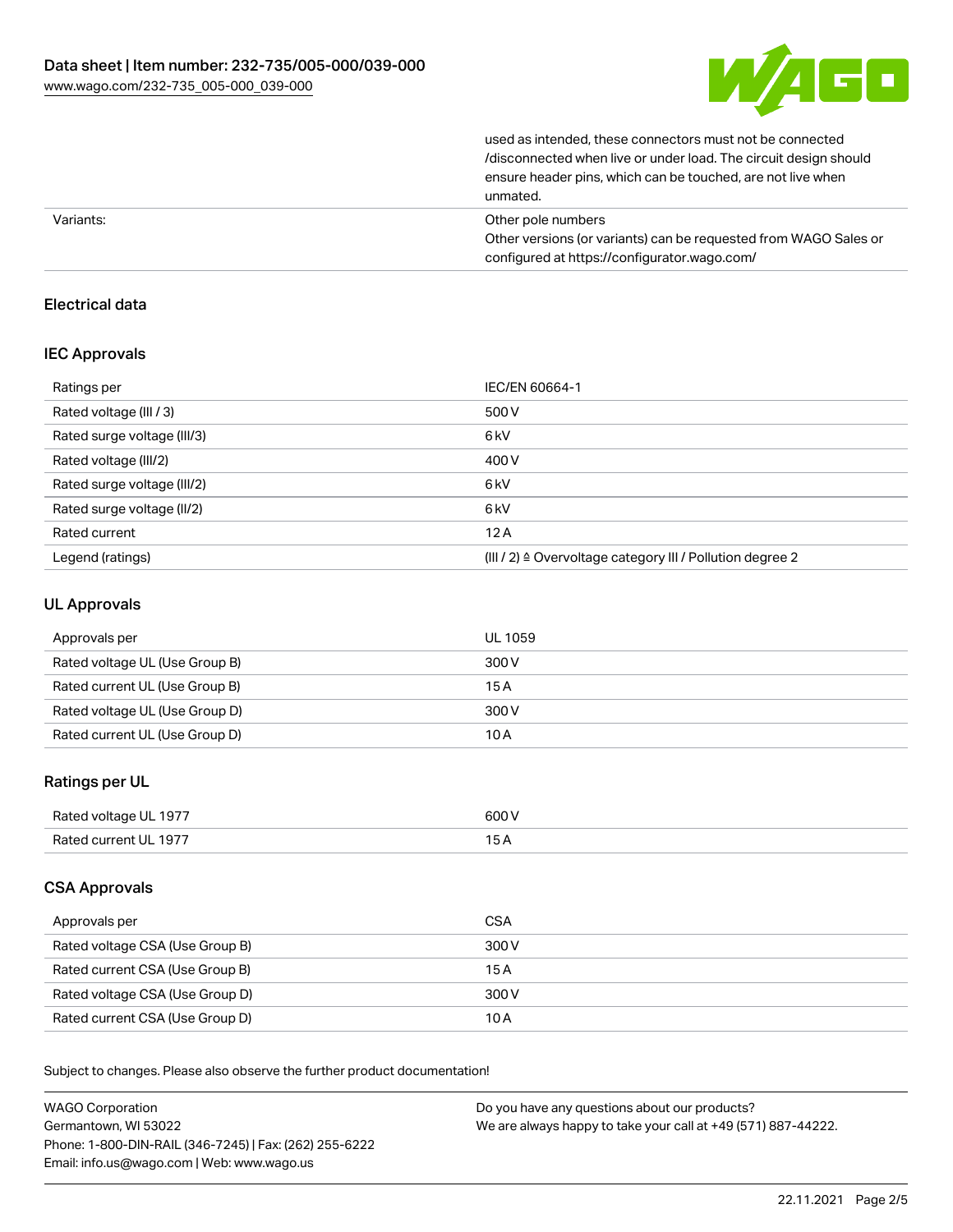

### Connection data

| Total number of potentials |  |
|----------------------------|--|
| Number of connection types |  |
| Number of levels           |  |
|                            |  |

#### Connection 1

| Number of poles |  |
|-----------------|--|
|-----------------|--|

#### Physical data

| Pin spacing             | 7.5 mm / 0.295 inch   |
|-------------------------|-----------------------|
| Width                   | $50.8$ mm $/$ 2 inch  |
| Height                  | 32.75 mm / 1.289 inch |
| Height from the surface | 18.25 mm / 0.719 inch |
| Depth                   | 11.6 mm / 0.457 inch  |

# Plug-in connection

| Contact type (pluggable connector) | Female connector/socket                   |
|------------------------------------|-------------------------------------------|
| Connector (connection type)        | for front-entry rail-mount terminal block |
| Mismating protection               | No.                                       |
| Locking of plug-in connection      | locking lever                             |

#### Material data

| gray                                   |
|----------------------------------------|
|                                        |
| Polyamide (PA66)                       |
| V <sub>0</sub>                         |
| Electrolytic copper (E <sub>Cu</sub> ) |
| tin-plated                             |
| $0.144$ MJ                             |
| 6.9g                                   |
|                                        |

#### Environmental requirements

| Limit temperature range | $-60+85 °C$ |  |  |
|-------------------------|-------------|--|--|
|-------------------------|-------------|--|--|

Subject to changes. Please also observe the further product documentation!

WAGO Corporation Germantown, WI 53022 Phone: 1-800-DIN-RAIL (346-7245) | Fax: (262) 255-6222 Email: info.us@wago.com | Web: www.wago.us Do you have any questions about our products? We are always happy to take your call at +49 (571) 887-44222.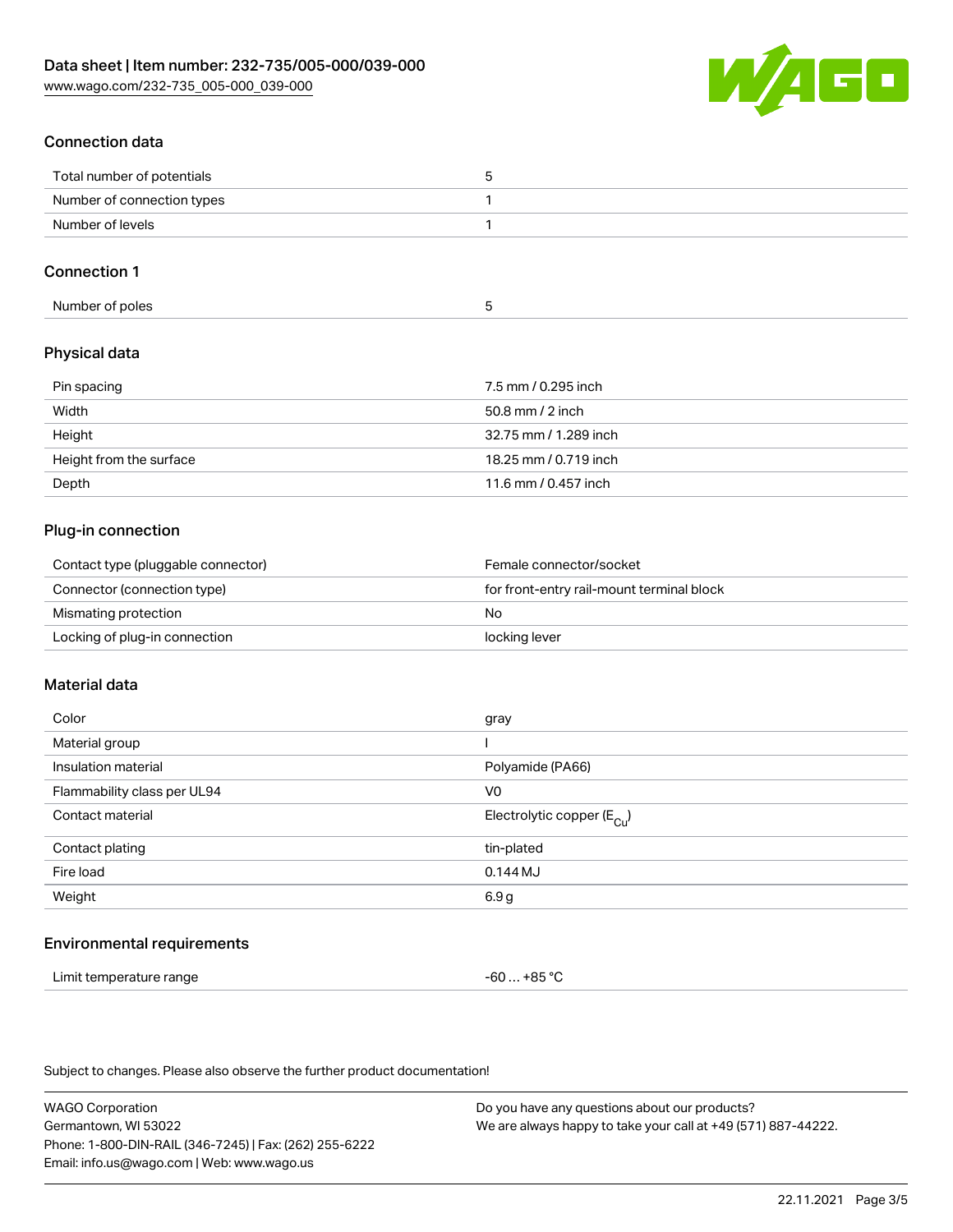

### Commercial data

| <b>Product Group</b>  | 3 (Multi Conn. System) |
|-----------------------|------------------------|
| PU (SPU)              | 50 Stück               |
| Packaging type        | box                    |
| Country of origin     | DE                     |
| <b>GTIN</b>           | 4044918571265          |
| Customs tariff number | 85366990990            |

# Approvals / Certificates

#### Ship Approvals

|      |                                        |                                 | Certificate |
|------|----------------------------------------|---------------------------------|-------------|
| Logo | Approval                               | <b>Additional Approval Text</b> | name        |
|      | <b>DNV GL</b>                          | EN 60998                        | TAE000016Z  |
|      | Det Norske Veritas, Germanischer Lloyd |                                 |             |

#### Counterpart

| <b>CARP</b> | Item no.731-605<br>1-conductor male connector; CAGE CLAMP®; 2.5 mm <sup>2</sup> ; Pin spacing 7.5 mm; 5-pole; 2,50 mm <sup>2</sup> ; gray | www.wago.com/731-605 |  |
|-------------|-------------------------------------------------------------------------------------------------------------------------------------------|----------------------|--|
|             |                                                                                                                                           |                      |  |

#### Optional accessories

Testing accessories

| Testing accessories                      |                                                                                                                              |                      |
|------------------------------------------|------------------------------------------------------------------------------------------------------------------------------|----------------------|
|                                          | Item no.: 210-136<br>Test plug; 2 mm Ø; with 500 mm cable                                                                    | www.wago.com/210-136 |
|                                          | Item no.: 231-662<br>Test plugs for female connectors; for 7.5 mm and 7.62 mm pin spacing; 2,50 mm <sup>2</sup> ; light gray | www.wago.com/231-662 |
| <b>Downloads</b><br><b>Documentation</b> |                                                                                                                              |                      |

| <b>Additional Information</b> |            |        |          |
|-------------------------------|------------|--------|----------|
| Technical explanations        | 2019 Apr 3 | pdf    | Download |
|                               |            | 2.0 MB |          |

Subject to changes. Please also observe the further product documentation!

| <b>WAGO Corporation</b>                                | Do you have any questions about our products?                 |
|--------------------------------------------------------|---------------------------------------------------------------|
| Germantown, WI 53022                                   | We are always happy to take your call at +49 (571) 887-44222. |
| Phone: 1-800-DIN-RAIL (346-7245)   Fax: (262) 255-6222 |                                                               |
| Email: info.us@wago.com   Web: www.wago.us             |                                                               |